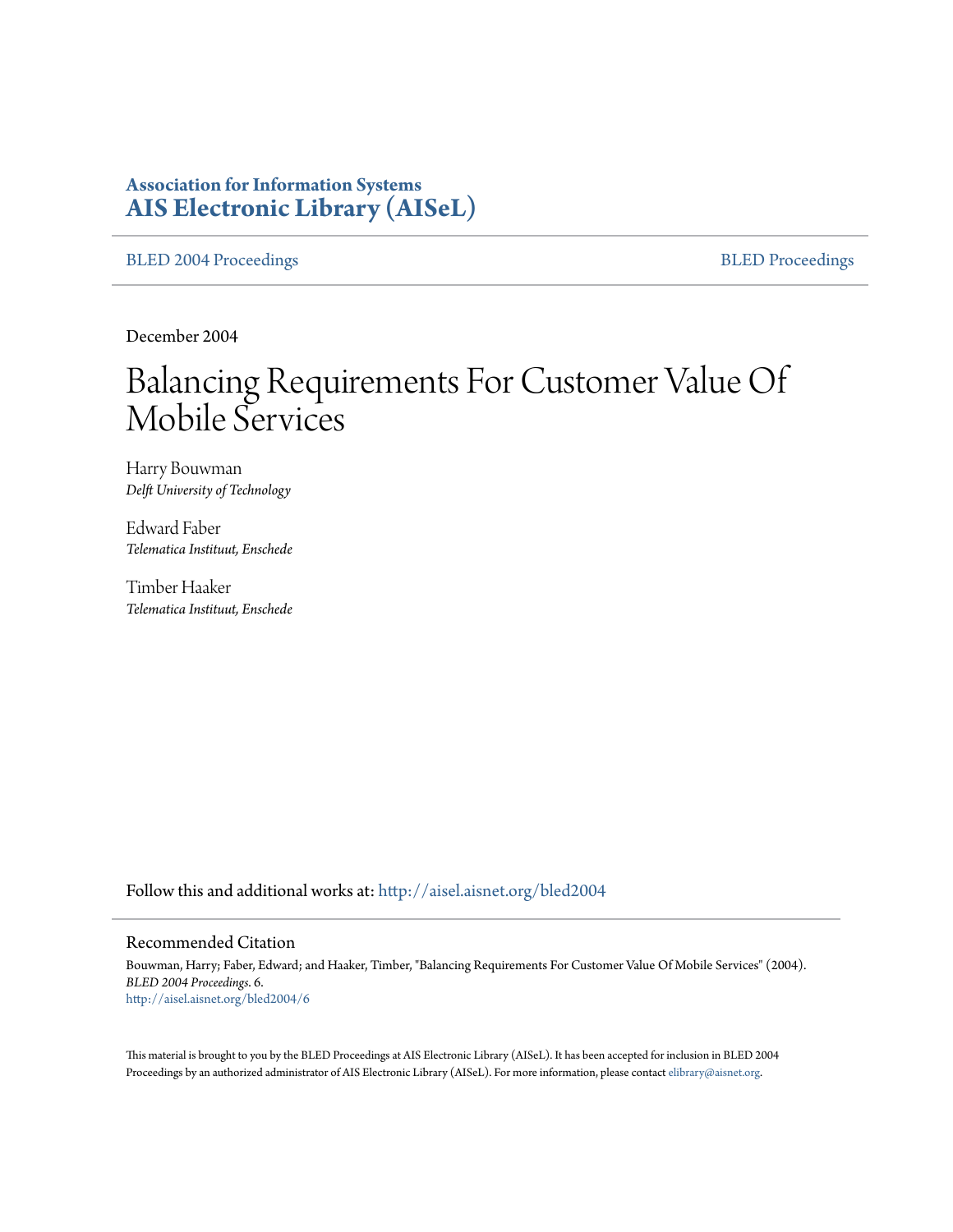## **17th Bled eCommerce Conference**

#### **eGlobal**

Bled, Slovenia, June 21 - 23, 2004

# **Balancing Requirements For Customer Value Of Mobile Services**

#### **Edward Faber, Timber Haaker**

Telematica Instituut, Enschede, The Netherlands, edward.faber@telin.nl, timber.haaker@telin.nl

#### **Harry Bouwman**

Delft University of Technology, The Netherlands, w.a.g.a.bouwman@tbm.tudelft.nl

## **Abstract**

*Designing business models for mobile services is a complex undertaking because it requires multiple actors to balance different design requirements. A business model can be seen as a blueprint of four interrelated components or domains: service, technology, organization and finance domain. Little attention has been paid to how these different domains are related to each other. This knowledge is needed to enhance our understanding of what constitutes a viable business model. In this paper the connections between two of these domains, namely service and technology domain, are explored by analysing critical design issues in business models for mobile services, i.e. targeting, creating value, branding and customer retention in the service domain, and security, quality of service, management of service profiles, system integration and accessibility in the technology domain. A causal framework is developed, which link these critical design issues to expected customer value and business model viability.* 

## **1 Introduction**

The mobile telecom industry is currently facing several opportunities that may radically change the field of mobile telecommunication. The development of new networks like GPRS (2,5 G), UMTS (3G), WLAN (WiFi), and Personal Area Networks (beyond 3G) will spark the development of mobile Internet services. With 'mobile services' we mean all kinds of innovative services that combine technologies and concepts from the domains of (mobile and wireless) telecommunication (e.g. mobile services), information technology (e.g. the Internet), consumer electronics (e.g. PDA's, digital cameras). These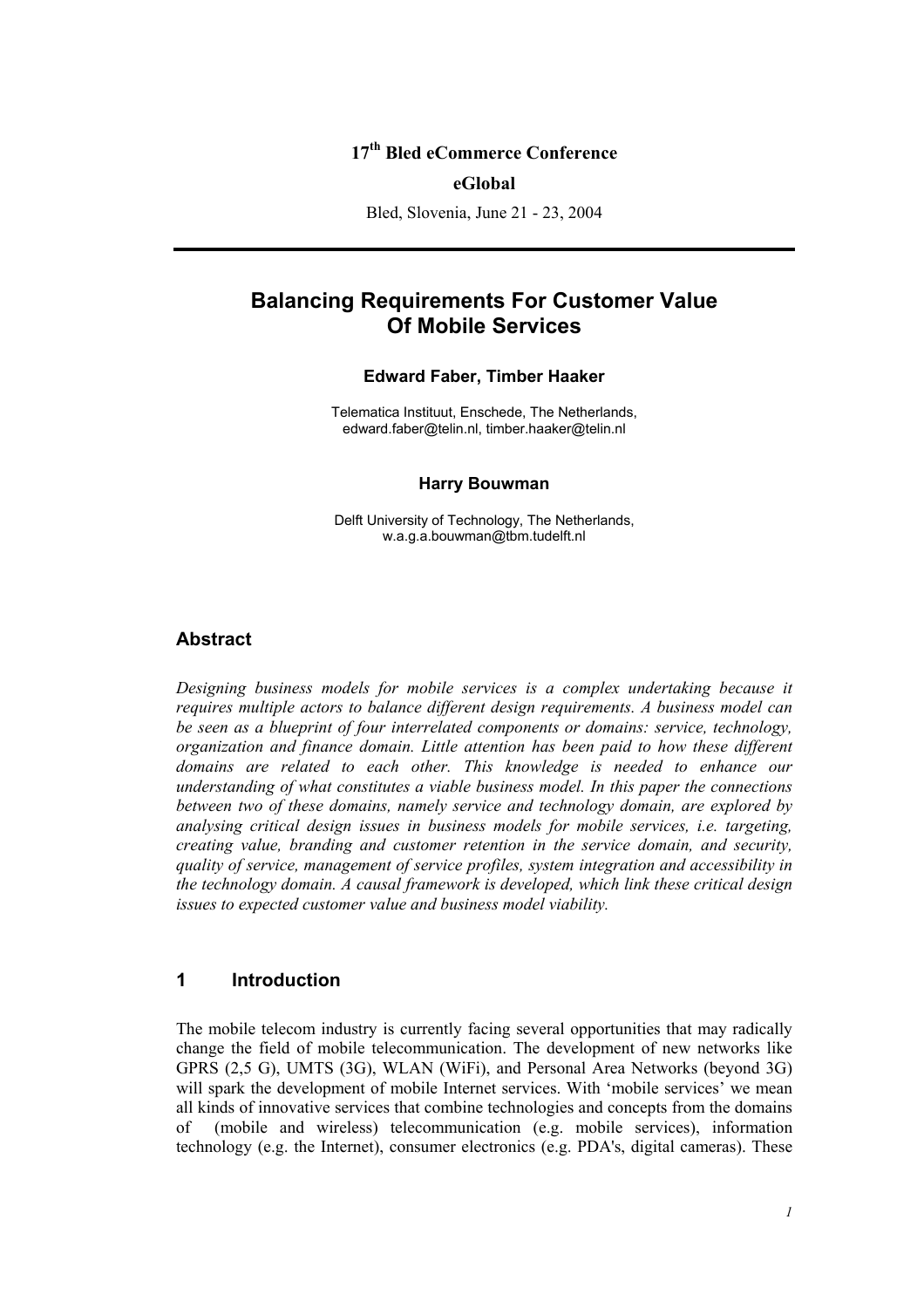new technologies and concepts, and the 'convergence' of the domains offer opportunities for the mobile telecom industry.

Most industry players currently lack the resources and capabilities to exploit these opportunities. Mobile services are increasingly being developed and provided by networks of cooperating organizations. It is assumed that flexible 'value webs' will arise and replace traditional, static and linear 'value chains' (Moschella, 2003). In such a 'value web' each player has different capabilities and resources, and innovation thrives on the combination of these capabilities and resources of different players. For instance Compaq HP, Microsoft and KPN Mobile recently started to jointly develop and market a mobile office application called Lucio.

Cooperation in value webs is by no means a straightforward task. Various studies (Levine & Byrne, 1986; Harrigan, 1988; Bleeke & Ernst, 1993) indicate that companies encounter serious difficulties in achieving the anticipated benefits from co-operation. First, partner organisations may pursue different strategic goals with the cooperation, which may induce partners to act against what is agreed upon, hide the truth or try to extract confidential information from their partners. Second, partner organisations often originate from different industries (e.g. network operators, financial institutions, and retailers), each with their own peculiar business logic. Such diversity may be necessary for the development of new innovative services, yet at the same time this diversity may disrupt cooperation. Finally, cooperation gives rise to complex interdependencies between organisations because no single partner has formal authority over another partner. Hence, every adjustment has to be discussed and jointly agreed upon (Klein-Woolthuis, 1999).

Given the disappointing success rates of inter-firm co-operations and the risks and cost involved in the introduction of new mobile services, it is not surprising that practitioners and academics pay a great deal of attention to the concept of business models. In our view a business model is a blueprint for how a network of organizations co-operates in creating and capturing value from new services or products. Designing business models is a complex issue. Technical, financial, organizational and professional user or consumer's needs and requirements need to be balanced. For instance, what makes sense from a technical point of view (better specs of positioning technology) may not make sense from a financial (higher costs) and user perspective (privacy concerns). Moreover, organizations have to balance their different interests and business logics to create a 'winwin' situation, in which each player has incentives to co-operate, and in which the combined benefits are higher and the combined efforts are smaller compared to each player working separately.

Although literature on strategic alliances in the telecommunication domain (Carlson, 1996) and network formation (Gulati, Nohria, & Zaheer, 2000; Kothandaraman & Wilson, 2001; Li & Whalley, 2002) is available it fails to provide insight into the subtleties involved in the design of viable business models for the provisioning of mobile services in value webs. The predominant focus of literature on business models has thus far been on defining and classifying business models. Little attention has been paid to how the viability of business models is related to critical design issues. We define a critical design issue as a decision regarding the characteristics of a (mobile) service that has significant impact on the viability and feasibility of the services.

In this paper we will present research into the critical, organizational, technical and financial, design issues that are related to business models of new mobile services that are delivered by complex value networks in order to understand what constitutes a viable business model. Before we present our research we will first discuss the theoretical framework of this research project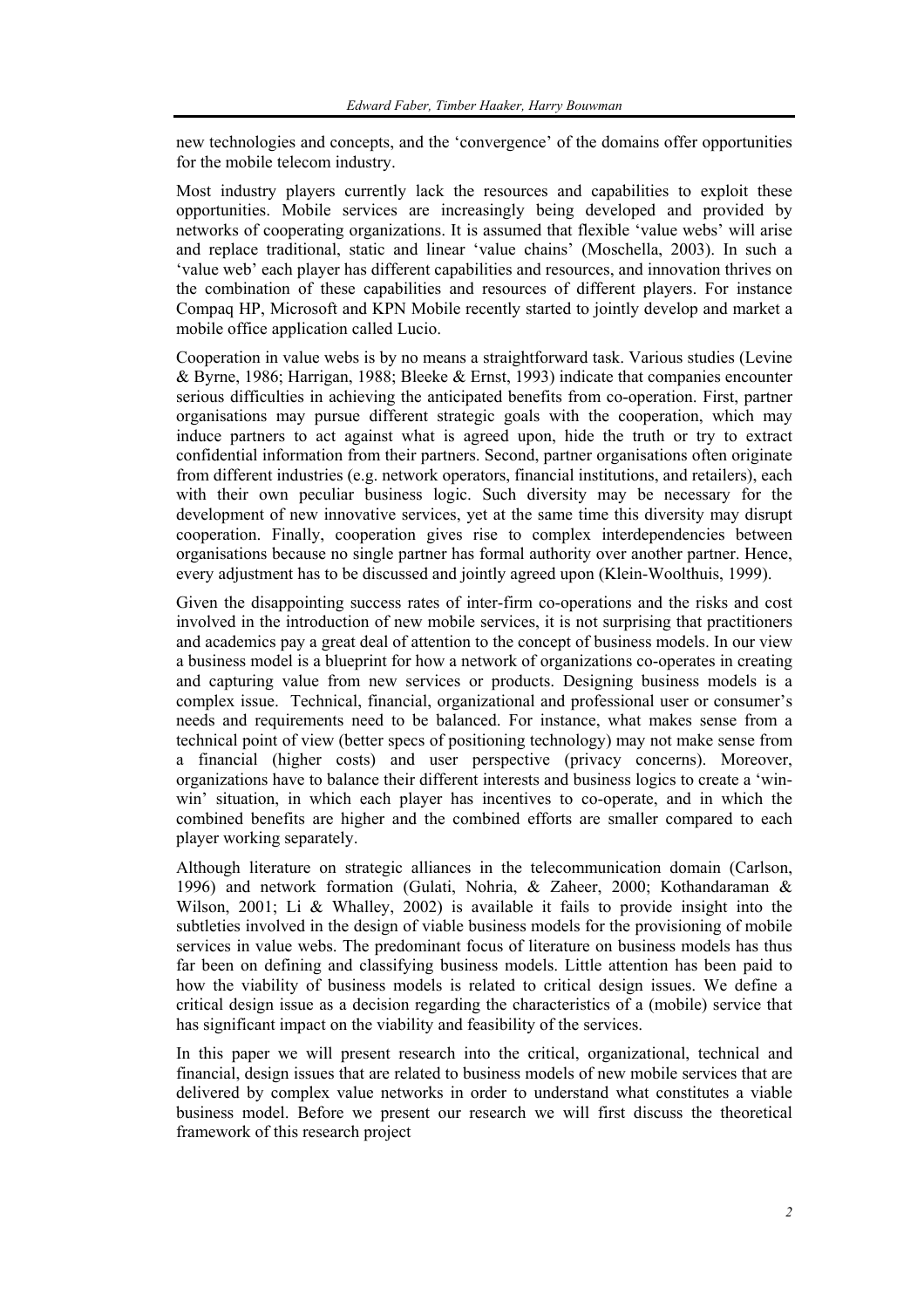# **2 Business Models**

There is little consensus on how to define business models (Timmer, 1998; Afuah &Tucci, 2001; Hedman & Kalling, 2003; Madehevan, 2000; Osterwalder& Pigneur, 2002; Weill & Vitale, 2001, see for an overview Pateli & Giaglis, 2003). Some researchers equal business models with revenue models. While others reserve the term to denote the value creation logic of new business initiatives. Each of these approaches provides a rather limited perspective on *cross-company* collaboration in complex value networks because they focus on business models of a single company. We focus on service offerings that require cross-company collaboration.

We see a business model as a blueprint for how a network of organizations co-operates in creating and capturing value from technological innovation (cf. Chesbrough & Rosenbloom, 2002). So we look beyond the individual firm and consider the business model for a *networked enterprise*: a collaborative effort of multiple companies to offer a joint proposition to their consumers. When comparing the different definitions of business models it is possible to distinguish some common components, which are described in our descriptive conceptual framework or ontology (Faber et al., 2003):

- **Service domain**: a description of the service offering, its added value, and the market segment at which the offering is targeted
- **Technology domain***:* a description of the technical functionality required to realise the service offering
- **Organization domain:** a description of the structure of the multi-actor value network required to create and distribute the service offering (organizational arrangements)
- **Finance domain**: a description of how risks, investments and revenues are divided over the different actors of a value network (financial arrangements).

The field of business modelling has developed over the past few years from defining business models, via exploring business model components and classifying business models into categories, to developing descriptive models (see for an overview Pateli & Giaglis, 2003). The emphasis in more recent literature is shifting away from classifications to representations or descriptive models of business models. The majority of researchers (see e.g. Tapscott et al., 2000; Gordijn & Akkermans, 2001; Weill & Vitale, 2001) focus on the actors, relationships, and value objects exchanged. Little attention has been paid to conceptualising the linkages between variables of the different business model domains (see Figure 1).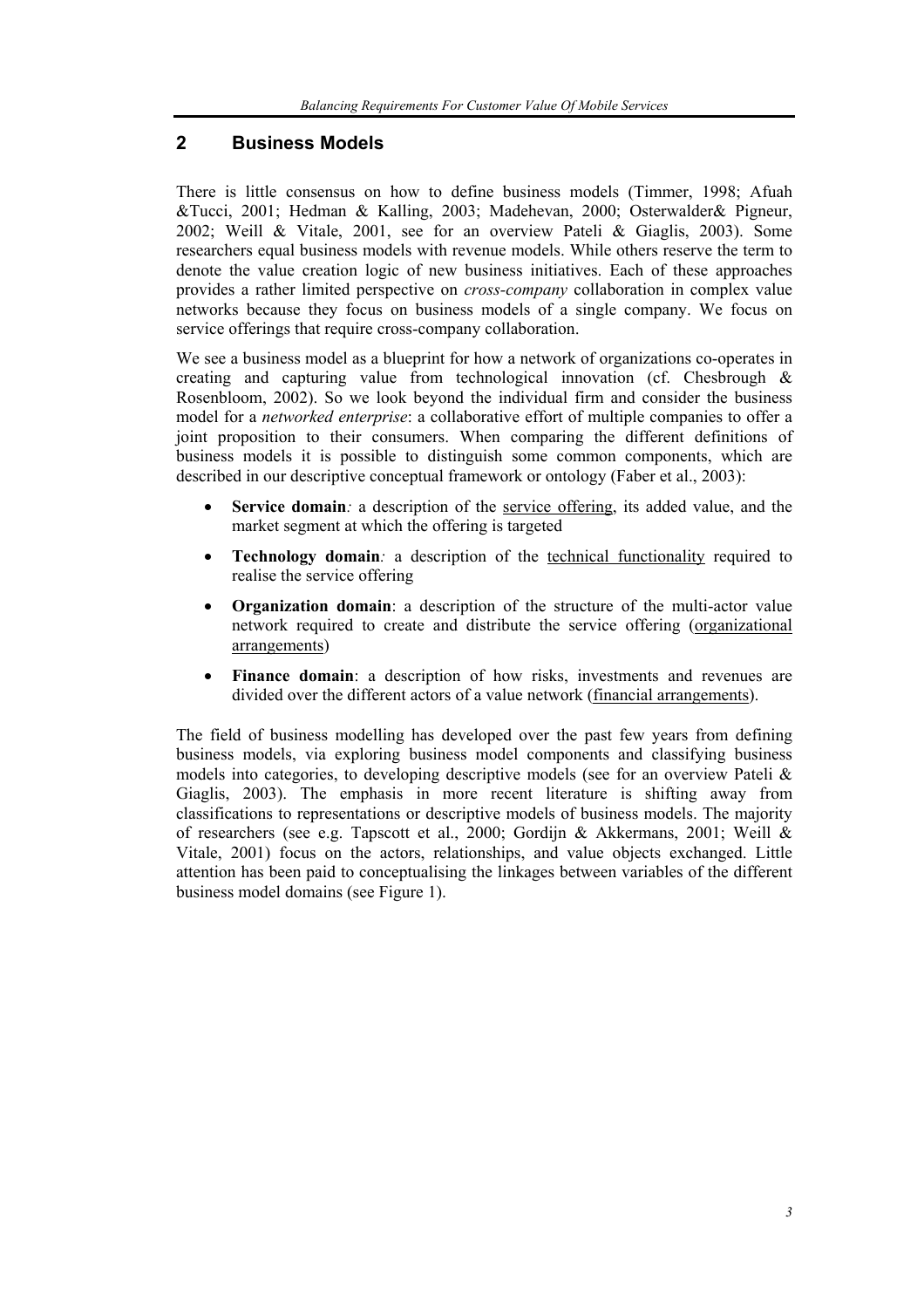

*Figure 1: Descriptive Business Model Framework* 

The challenging aspect of analysing and designing business models is that it requires managers to connect and balance design choices in different business model domains (service, technology, organization, and finance domain) in the face of technical, market, and legal developments, the ultimate aim being to create sufficient economic and customer value.

To improve the readability of this paper and to reduce the complexity of the research we limit our analysis to the service and technology domain. This demarcation has been chosen since design choices in the service and technology domain are closely related and significantly impact the customer value of a service offering (see Figure 2). The results with respect to design choices that impact network value and impact both customer and network value are discussed in forthcoming papers of Bouwman et al. (2004) and Haaker et al. (2004). The service and technology domain are elaborated below.

The central issue in the *service domain* is 'value'. Value is seen as the perceived benefits and total costs (or sacrifice) of (obtaining) a product or service for customers in target markets (Chen & Dubinsky, 2003; Petrovic & Kittl, 2002). The service offering must be considered better, and deliver the desired satisfaction more effectively and efficiently than competitors. Customer or use experience is key (Aron & Sampler, 2003; Bouwman, Staal  $\&$  Steinfield, 2001). To a large extent, the added value of 3G mobile services is stated in terms of anyplace, anytime, anywhere. However, this is very general description of customer value. Future mobile and wireless technologies enable applications and services that are situation and context aware, augmented and virtual, and use speech recognition, multi-modal interaction and human supervised computing. Customer value as perceived by the end-user has in many cases little to do with the customer value that is envisaged in initial business models and greatly depends on the user's personal or consumption context (Chen & Dubinsky, 2003). Therefore we introduce related concepts: intended value and delivered value on side of the provider, and perceived value on the side of consumers. These concepts model the match or gaps between the different perspectives on 'value'.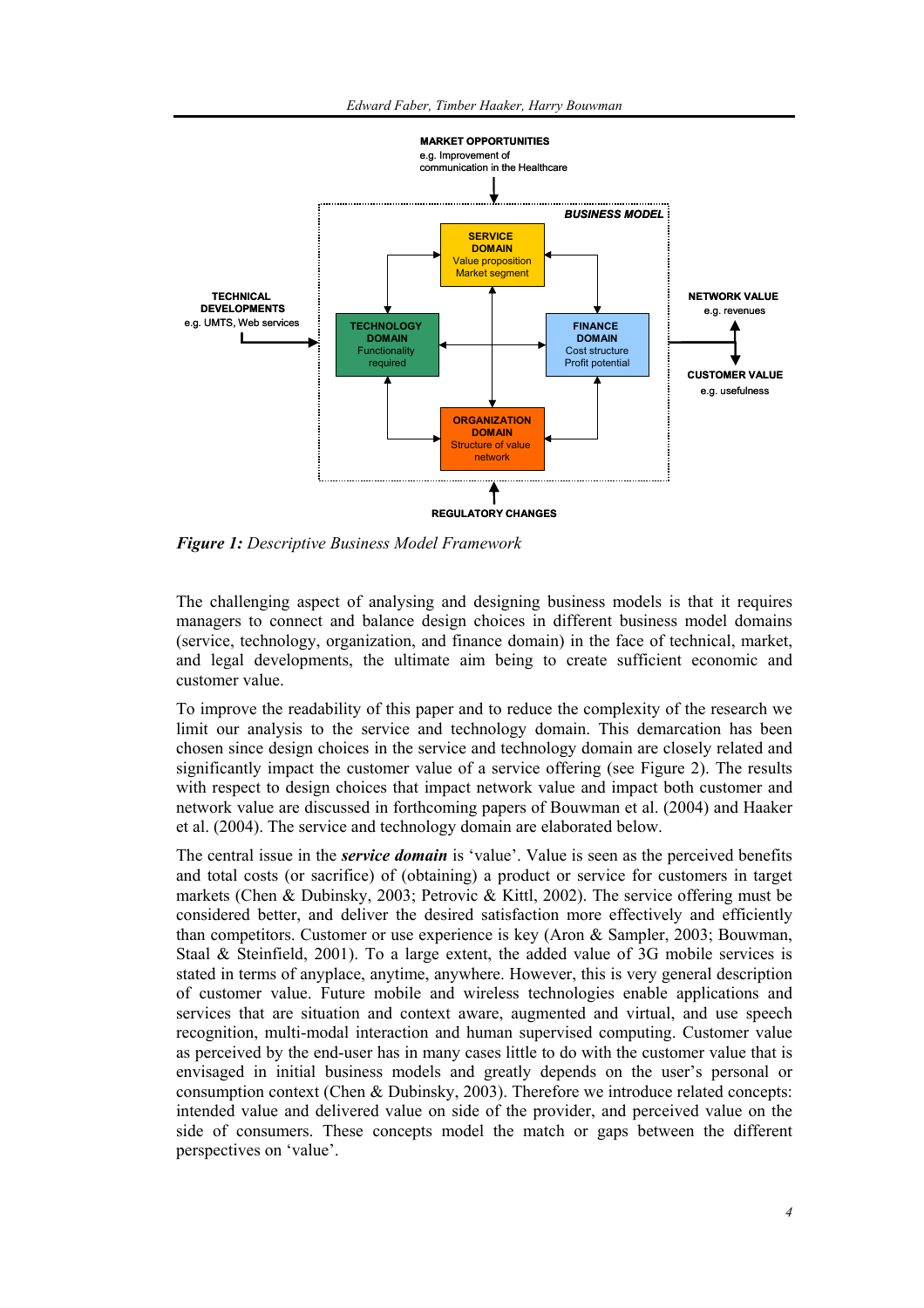The central issue in the *technology domain* is 'functionality'. Functionality can be defined as 'the things a system or application can do' for its end-users. Examples of functionality enabled by 2,5 and 3G mobile services are: always on capabilities, and higher data rates, which are assumed to carry video and sound clips. Future outlooks are directed towards the personal area and wearable networks, with the so-called I-centric services, which automatically adapt to individual requirements (Popescu-Zeletin, et al., 2003). Another core concept of the technology domain is 'technical architecture'. A technical architecture describes the fundamental organization of a technical system, which is needed by the firms in the value network to deliver the service offering exhibited in the service domain. Important components of a technical architecture are: applications, devices, access networks, service platforms, and backbone infrastructure. Important characteristics of the technical architecture are: centralized vs. distributed, open vs. closed, interoperable vs. non-interoperable.

## **3 Designing Business Models**

As illustrated in Figure 1 when designing a business model one needs to take into account both customer value and network value.

Creating customer value is not an easy task due to the difficulty of extracting user requirements and conflicting design requirements. Design choices in the service domain may affect those of the technology domain and vice versa. For instance, what might make sense from the perspective of technology (e.g. deployment of high precision positioning technique) may make no sense at all from the perspective of users (e.g. privacy concerns). Hence, service providers need to balance technical and user requirements.

Creating value for business actors (network value) is a rather complex task due to the conflicting strategic interests of partner organizations. Actors often originate from different industries (e.g. network operators, financial institutions, and retailers), each with their own strategic interests (e.g. generate traffic, extend services to customers, generate transactions). Design choices in the organization and finance domain may to a more or lesser extent serve the strategic interests of the involved actors. For instance, operator and content providers may disagree how to brand an information service and who needs to pay whom.

Knowledge on how to effectively balance requirements and strategic interests is largely missing in the business model literature (Seddon & Lewis, 2003; Hedman & Kalling, 2003). To develop insight into how organizations can design 'balanced' business models researchers need to go beyond identifying simple success prescriptions and try to understand the critical design issues in business models and their interdependencies.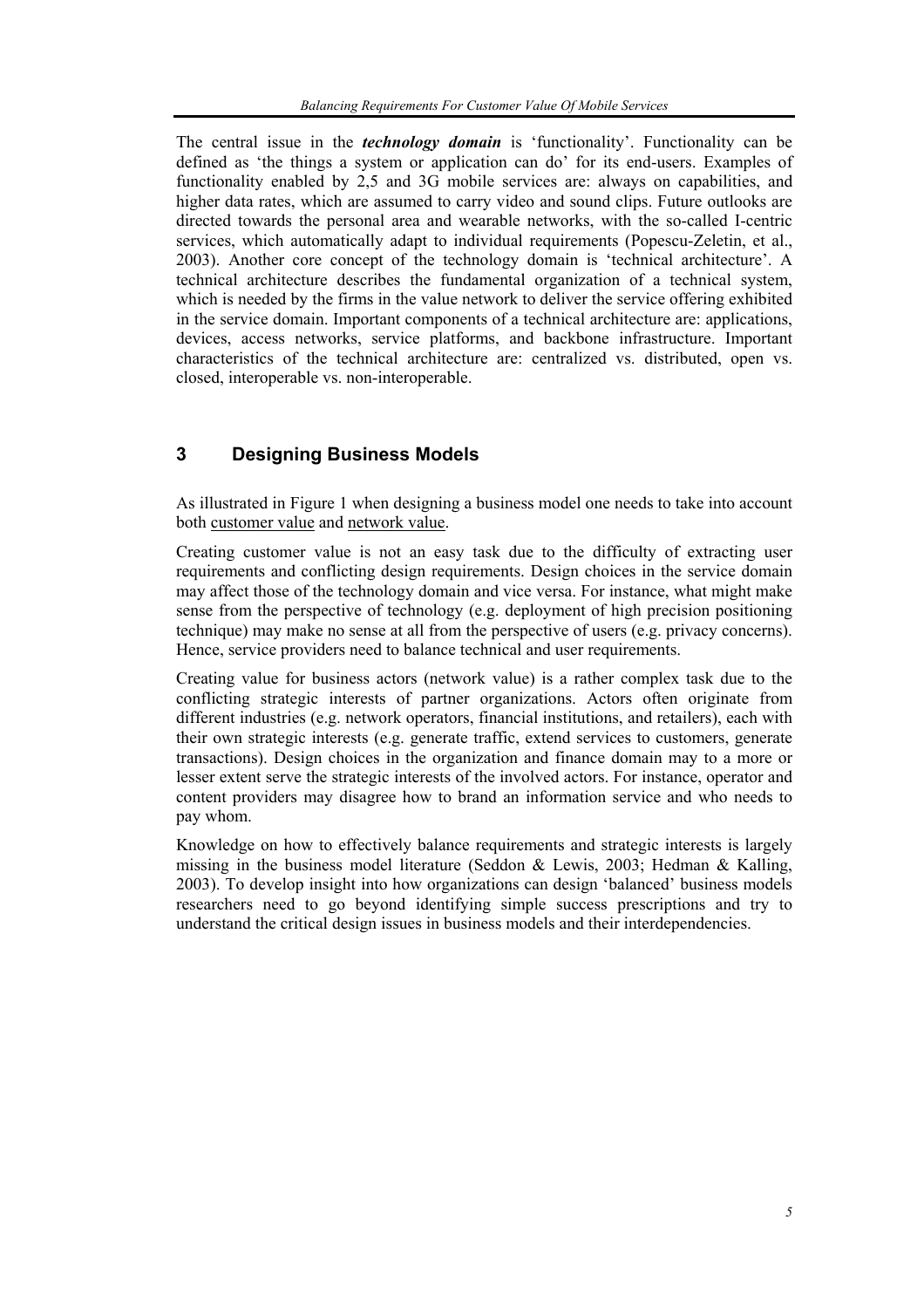

*Edward Faber, Timber Haaker, Harry Bouwman* 

*Figure 2: Elaborated Descriptive Business Model Framework* 

## **4 Research Methodology**

Our research approach contains three steps. First we started from our descriptive conceptual framework (ontology) describing the most important design variables within the service, organization, finance and technology domain and the relationships between these variables (see Faber et al., 2003a). We use the term "design variable" to denote that our framework focuses on variables that can be influenced by design teams, business developers, and managers. Second, a considerable amount of cases (see table 1), i.e. business models of mobile services have been analyzed. Case selection criteria were innovativeness of mobile service (2.5 G, payment services), relevance of specific aspects for instance domain (health care, mobile entertainment) or context (community services). For the case study, case and interview protocols (Bouwman & Faber, 2003) were used. Interviews were recorded and transcribed. Data from interviews were supplemented with information from company websites, industry reports and academic literature. Data were systematically coded and analyzed. Interviewees validated results.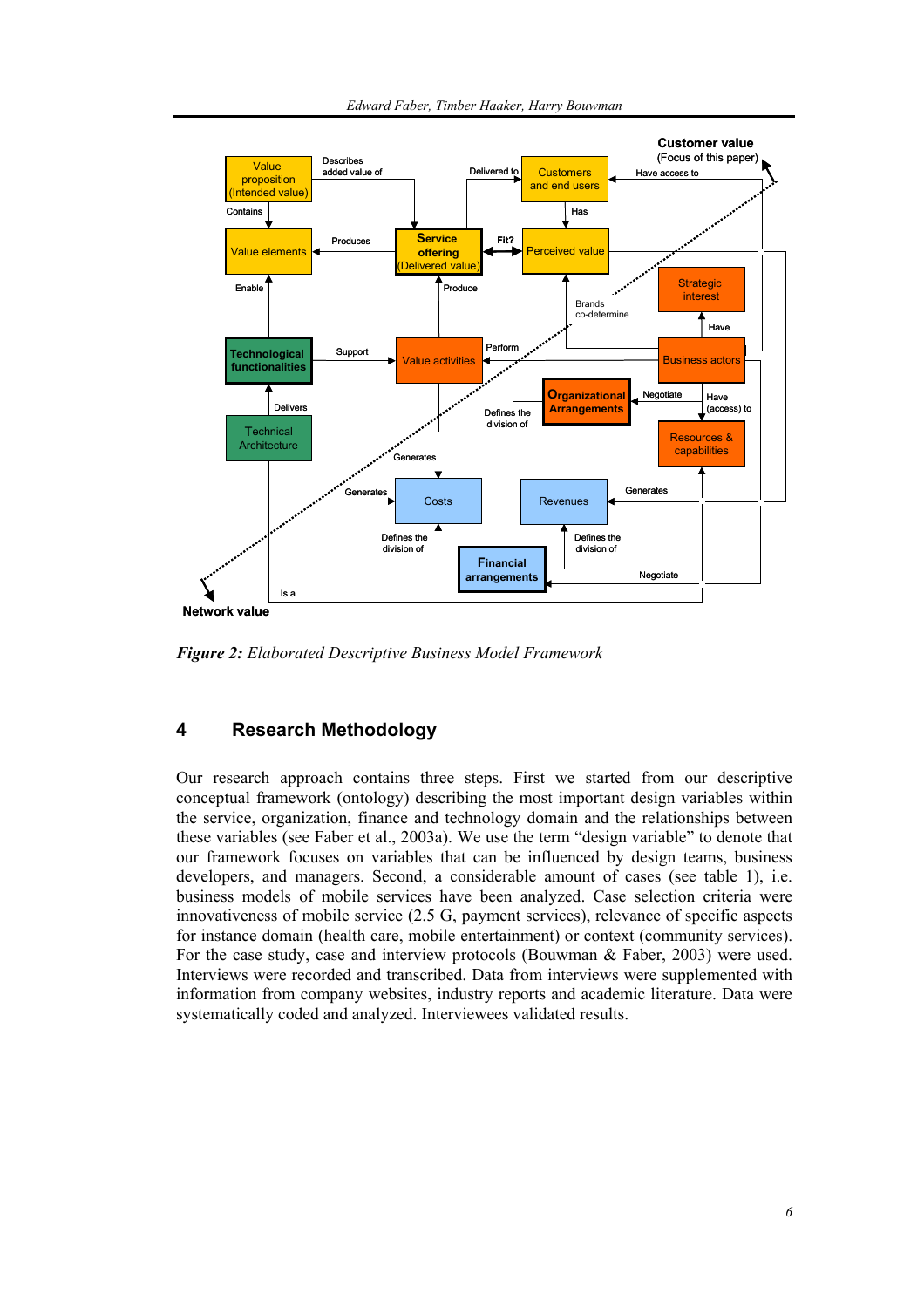| Theme                                      | Cases                                                                                                  | Case analysis                           |  |
|--------------------------------------------|--------------------------------------------------------------------------------------------------------|-----------------------------------------|--|
| Mobile entertainment<br>services           | My Babes, Radio 538 ring<br>tunes                                                                      | Maitland et al., 2003                   |  |
| Mobile tracking $&$ tracing<br>service     | TMC4U (Traffic<br>Management Channel for<br>You), Traphic SMS alerts,<br>Finder <i>i</i> -mode service | Faber et al., 2003b<br>Kar et al., 2003 |  |
| (Mobile) Community<br>services             | I-Karos, Vaccination<br>Database, Botfighter                                                           | Rietkerk & Timmerman,<br>2003           |  |
| Presence and Instant<br>messaging services | Splendo, Jaytown, MSN                                                                                  | Kijl & Timmerman, 2003                  |  |
| Access to the back office.<br>services     | P-info, Lucio, Zorgpas, and<br>Caremore                                                                | Bouwman & Van Ham,<br>2003              |  |
| Mobile payment services                    | Moxmo, Mobile2Pay, and<br>Mobipay                                                                      | Faber & Bouwman, 2003                   |  |

|  |  | <b>Table 1:</b> Overview Of Cases |  |  |
|--|--|-----------------------------------|--|--|
|--|--|-----------------------------------|--|--|

The objective of the case studies was to detect critical design issues. A critical design issue is defined as a design variable that is not nominal in nature, i.e. availability of a network or of investments, but is perceived to contribute to the feasibility and viability of the studied business model. When practitioners explicitly mentioned an issue as nominal or critical, the researchers coded this accordingly. Based on the case study descriptions (see table 1 for more extensive publications on the cases) for every domain - service, organizational, technical and financial, as described in the conceptual framework specific critical design issues were extracted and systematically clustered. Based on the recurrence of issues and/or the perceived relevance for the feasibility and viability of business model, as indicated by the interviewees and coded as such, these issues were qualified as critical. Third, this knowledge on critical design issues has subsequently been used to build causal frameworks describing the interrelatedness of design variables and their relationship with business model viability.

# **5 Critical Design Issues In Service Domain**

Critical design issues that originate from the service domain are targeting, creating value, branding, trust and customer retention (see Table 2 for an overview of the extracted critical design issues).

**Targeting.** An important issue in almost every case was choosing a profitable target group. Should the service offering be targeted towards consumers or business? Should the service offering be targeted towards a niche market or a mass market? Should the service focus on youngsters or elderly people? Etcetera. Sometimes service providers formulated a growth strategy in which target group evolved from one market segment to another. For instance, Moxmo's strategy is to extend its activities and related target group from micro payments (e.g. ticketing and ring tones) to medium sized payments (e.g. payment of compact discs).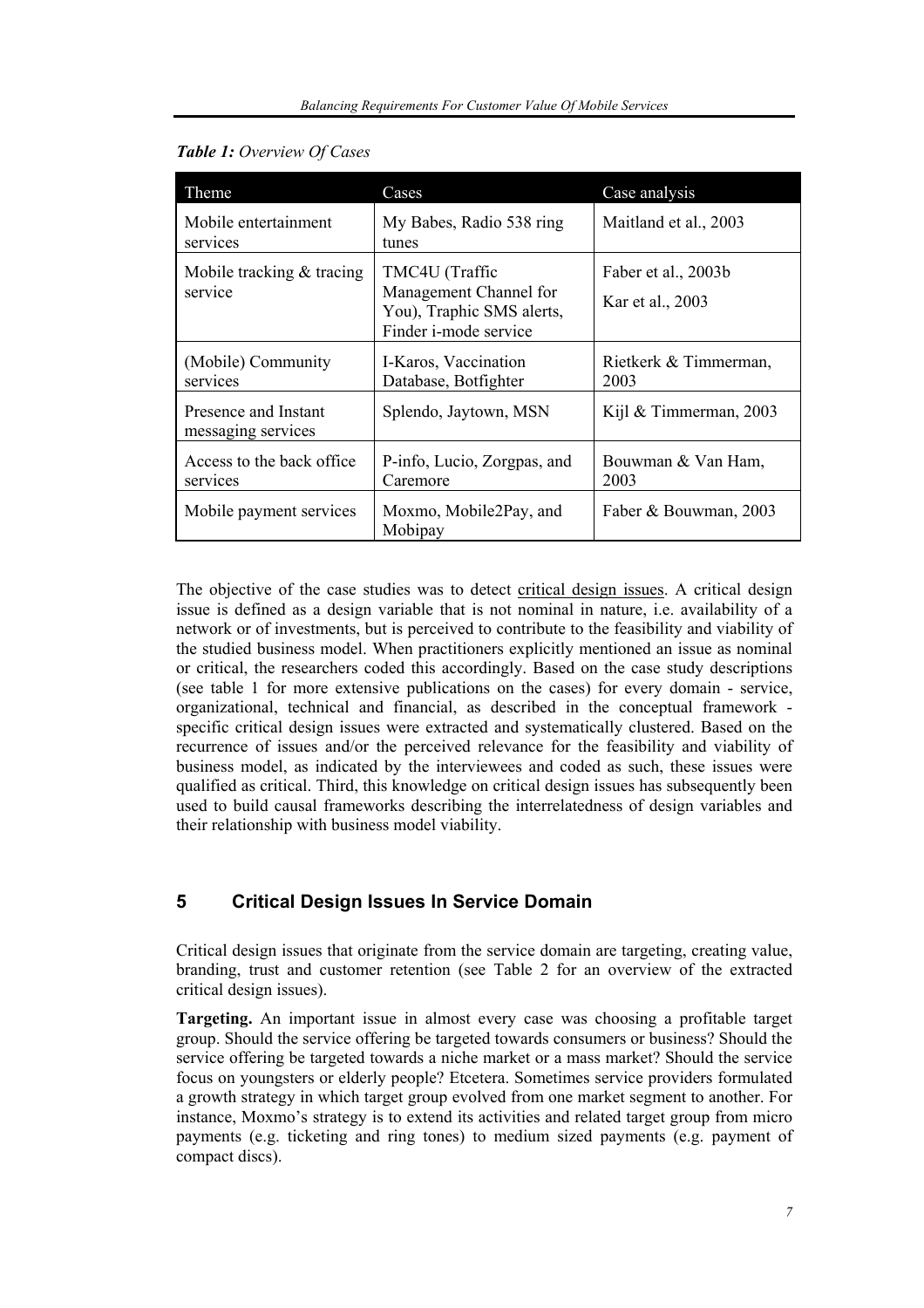**Creating value** Closely connected to choosing a target group is formulating a compelling value proposition for end-users. The added value of a service can be based on value elements such as: fun, efficiency, accuracy, speed, personalization, trust, etc. The cases show a clear tension between the possibilities offered by technology and the wishes and needs of end-users. Quite a view of the studied services did not have a clear and compelling value proposition and seemed to be blinded by the technical possibilities. For instance, Lucio's, which is a provider of B2B access to the back office services, value proposition mainly boils down to providing access to Microsoft Outlook and the Internet at any time when away from the office. This value proposition is heavily based on the technical capabilities of the service offering. Hardly any mention is made of the (latent) problems of end-users and customers. In several cases an important value element was trust. Main issue was how to enhance trust (or reduce the need for trust). The objects of trust differed in the studied cases. In some cases trust was related to the reliability of business actors (e.g. mobile payment cases) whereas in other cases trust was associated with the security and privacy of the deployed technology (e.g. PIM cases). Also different mechanisms were used to enhance trust. For instance, in the mobile payment cases we found that Mobipay used a trusted third party (institution-based trust) whereas Moxmo, on the other hand, mainly relied on recurrent positive experiences (process-based trust).

**Branding.** Another important design issue in the studied cases was how to reach customers. An important mechanism to reach customers was branding. Brands seem to directly influence the perceived value of service offerings, which makes it an important means to create customer value. Brands were used for different purposes in the studied cases. First and foremost brands were used to increase visibility of the service in the market (all cases). Apart from visibility brands were also used to communicate trustworthiness (e.g. mobile payment and community cases). An important balancing issue in the mobile information cases was whether to brand a service as an operator or content provider service. An important decision parameter was the recognition of the brand by the target group.

**Customer retention** Besides choosing a target group and defining the added value, customer retention was found to be a critical design issue. Customer retention refers to marketing strategies aimed to keep customers satisfied and loyal with the service offering. The cases show that service providers adopt different strategies and stress different value elements to stimulate recurrent usage of their services. In the entertainment case service bundling and personalization were used to promote customer retention. In the tracking and tracing cases the accuracy and actuality of information was used to attract and retain users. In the PIM cases the strategy was to introduce new versions with new functionality. In the access to the back office cases customisation of the service for end-user organization was used to create a lock-in effect. An important balancing issue is how to retain customers without annoying or bothering them too much with for instance new versions and registration forms.

The extracted critical design issues and related design requirements are summarized in Table 2 below.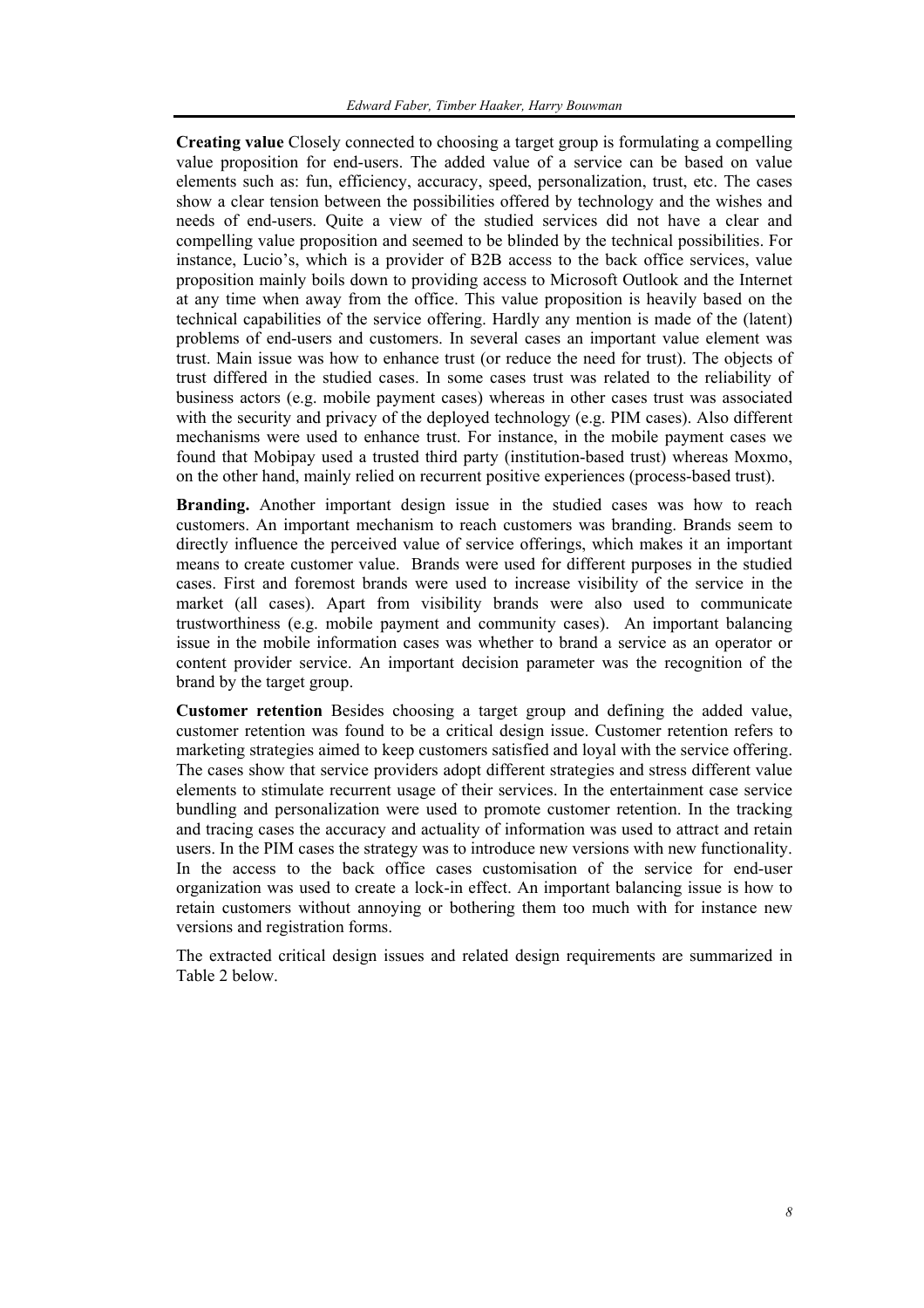| Critical design issue | Description                                                   | Balancing requirements                                                     |
|-----------------------|---------------------------------------------------------------|----------------------------------------------------------------------------|
| Targeting             | How to define the target group?                               | Generic vs. niche service<br>B <sub>2</sub> C vs. B <sub>2</sub> B service |
| Creating value        | How to create value for the<br>targeted users of the service? | Technological possibilities<br>vs. user needs and wishes                   |
| <b>Branding</b>       | How to promote/ brand the<br>service?                         | Operator vs. content brand                                                 |
| Trust                 | How to enhance end-users' trust<br>in service?                | Security vs. ease of use<br>Privacy vs. added value                        |
| Customer retention    | How to stimulate recurrent usage<br>of service?               | Customer lock-in vs.<br>customer annoyance                                 |

| Table 2: Critical Design Issues And Related Design Requirements (Service Domain) |  |  |  |  |  |  |  |
|----------------------------------------------------------------------------------|--|--|--|--|--|--|--|
|----------------------------------------------------------------------------------|--|--|--|--|--|--|--|

# **6 Critical Design Issues In Technology Domain**

Critical design issues that originate from the technology domain are security, Quality of Service, system integration, accessibility and management of user profiles (see Table 5 for an overview of the extracted critical design issues).

**Security** Trust of end-users and customers in a service offering is partly determined by the way security is implemented in the technical architecture. That is, the way in which access to a service is granted and how security of communication and (stored) information is realized. Often security requires a trade off between ease of use or privacy considerations and preventing abuse. For example in community and instant messaging cases access ranges from anonymous access (SABN), use of a username (nickname) and password (MSN Messenger), to full user identification (enterprise PIM service). With anonymous access privacy is guaranteed but a user cannot be traced in case of abuse of the service. In the case of mobile entertainment services, authentication of users is simply based on the SIM card in their mobile phone. Security may be realized more easily in a closed environment. For example for enterprise PIM services, the company may deploy its own IM server shielded from the outside world by a firewall. Obviously the service cannot include contacts from outside the company, thereby limiting its use and value.

**Quality of service** In all studied cases the performance of the technical architecture in delivering the technical functionalities has a profound impact on the service offering and perceived value. A balance between the quality of the service and the incurred costs has to be maintained. A typical performance measure influencing the quality of service is the accuracy of the deployed positioning technology in tracking and tracing services. The choice for a more accurate positioning technology may lead to unacceptable costs or even be an intrusion on one's privacy.

For mobile entertainment services the data transmission rate determines download times and therefore also acceptable page sizes (3-5kb per page for I-mode services).

**Management of user profiles** For personalization of a service, a user profile that contains user interests, preferences and behavior must me created and maintained. The management of this profile, i.e. creation, use, maintenance and access to the profile, requires technical functionality that may be realized in different ways by the technical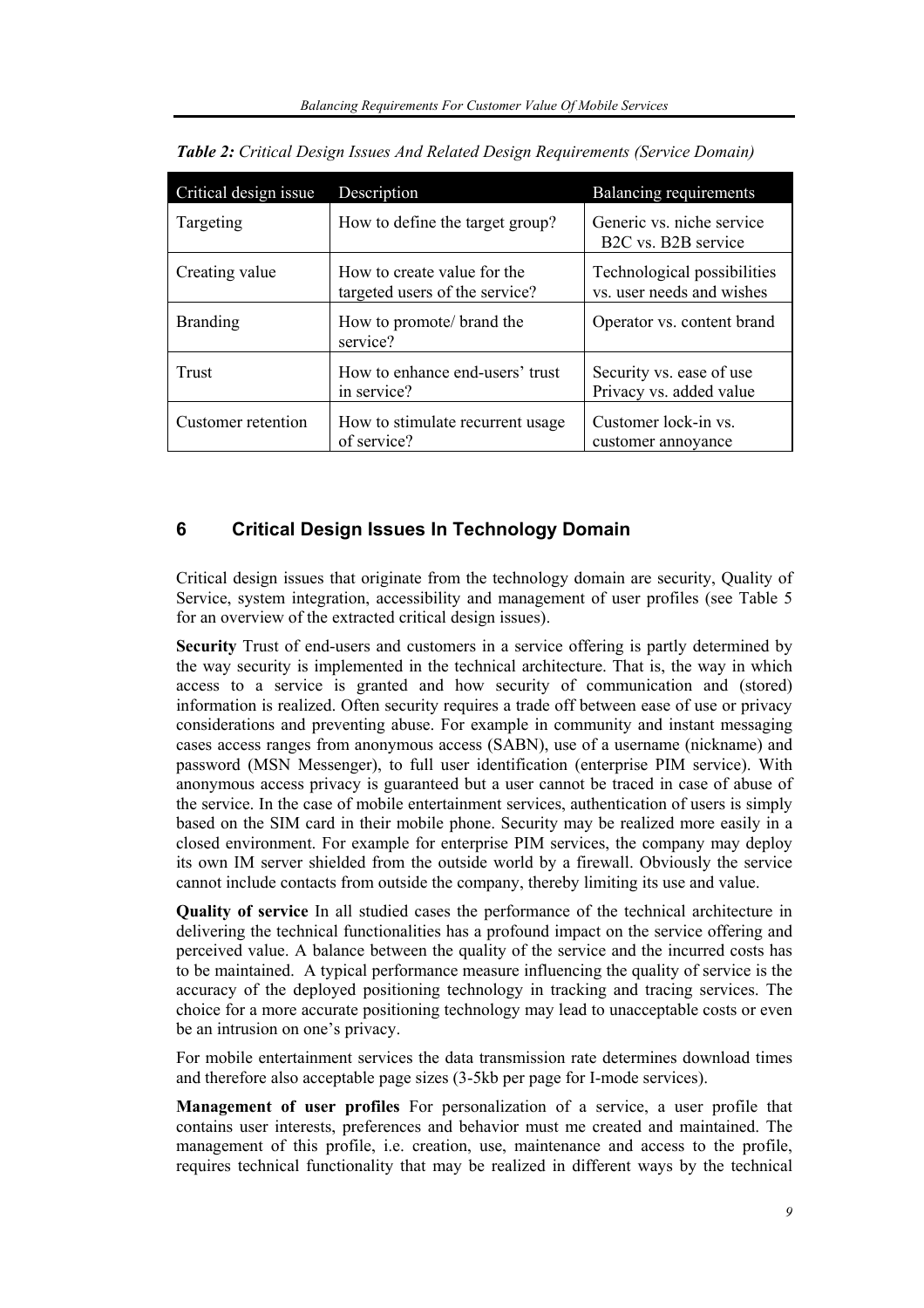architecture. Balancing is needed between user involvement and automatic profile generation, and between privacy and access to the users profile. For MSN Messenger the IM server keeps a profile for each user. A privacy statement is issued to users about the protection of the provided data. In the case of the Traphic SMS-alert service, the user controls his profile, containing times and routes of travel, via Internet. In the I-mode finder case, the necessary location information is automatically determined by the operator and anonymously transferred to the location based service provider.

**System integration** To what extent the new service can be integrated with the existing technical infrastructure partly determines the adoption of the service. The trade off with system integration is between flexibility and costs. The costs for building on legacy systems may be lower but provides for less flexibility than an open system based on standards and open interfaces. For instance for mobile payment services the degree of integration with existing payment solutions is an important barrier for merchant adoption. In the Botfighter case the Geographic Information System was not integrated in the general platform but included in the specific Botfighter application, as no generally accepted standard for the GIS was available.

**Accessibility** The accessibility of the service for the target group is influenced by the choice for an open or a closed architecture. A closed architecture restricts service usage to a restricted target group. This may be intentional, for instance in enterprise IM services, access-to-the-back-office services or mobile entertainment services offered to the operator's customer base. But also unintentionally, when a service requires specific resources (handset) or capabilities (cumbersome user interface) from the end-user. For instance, adoption of the P-Info service (a service for police officers) was hindered, as users required mobile devices that both could be used on the street as in patrol cars, officers had a strong preference for voice interfaces and access to critical databases were not realized.

The extracted critical design issues and related design requirements are summarized in Table 3 below.

| Critical design issue          | Description                                                                       | <b>Balancing requirements</b>                |
|--------------------------------|-----------------------------------------------------------------------------------|----------------------------------------------|
| Security                       | How to arrange secure access and<br>communication?                                | Ease of use vs. abuse and<br>privacy.        |
| Quality of Service             | How to provide for the desired<br>level of quality?                               | Quality vs. costs                            |
| <b>System Integration</b>      | How to integrate new services<br>with existing systems?                           | Flexibility vs. costs                        |
| Accessibility                  | How to realize technical<br>accessibility to the service for the<br>target group? | Open vs. closed system                       |
| Management of user<br>profiles | How to manage and maintain user<br>profiles?                                      | User involvement vs.<br>automatic generation |

*Table 3: Critical Design Issues And Balancing Requirements (Technology Domain)*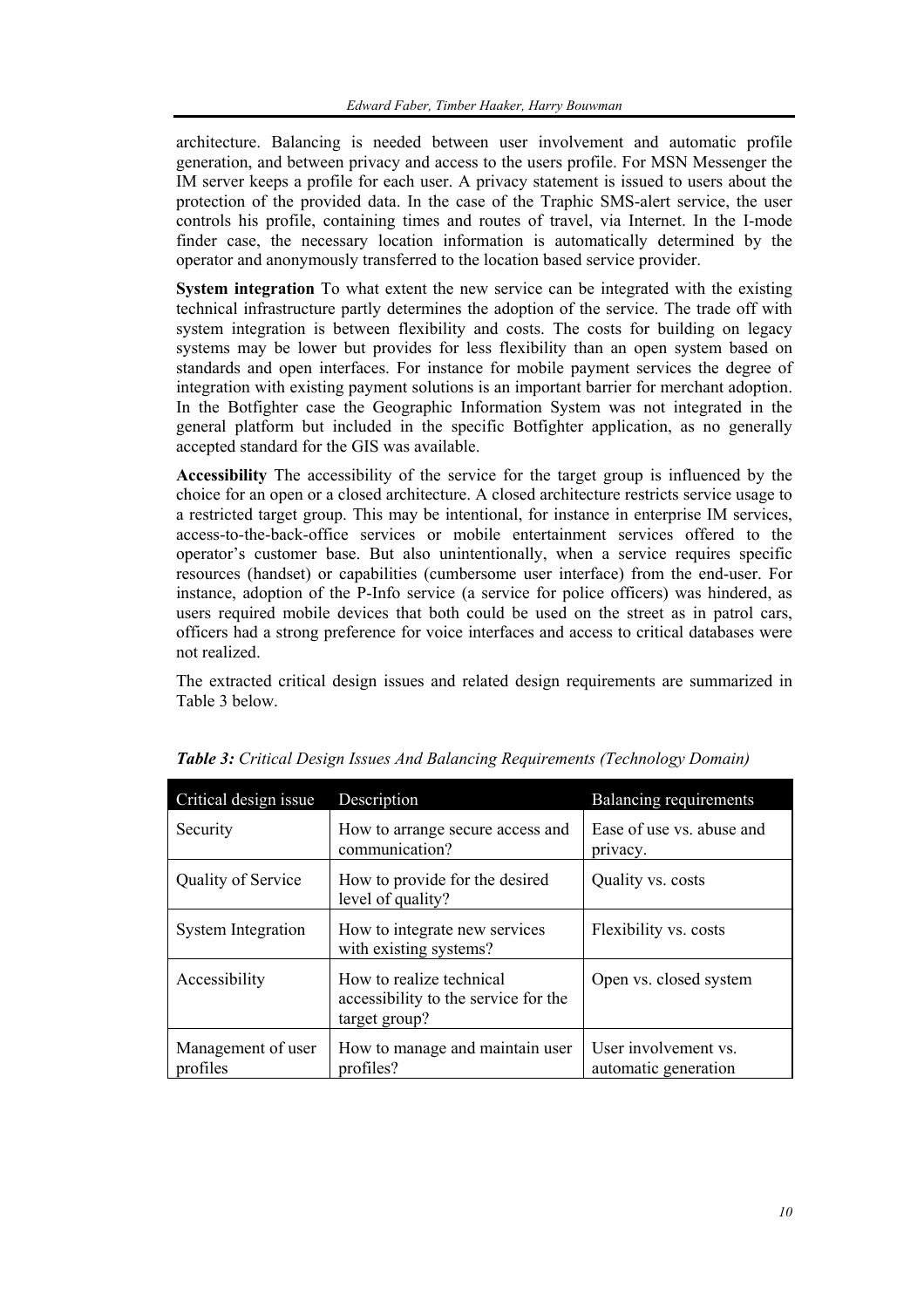## **7 Explaining Customer Value**

Based on the descriptive framework and case findings we have built a tentative causal framework (see Figure 3) explaining the expected customer value and business model viability. The causal framework is based on the extracted critical design issues and the structure of the causal framework is as follows.

Elaborating and balancing the critical design issues are expected to result in clear target group definitions with sufficient critical mass, persuasive value propositions, acceptable service delivery combined with non-obtrusive customer retention mechanism. High scores on these variables will result in a service that will meet the expectations of users. As such these variables can be regarded critical success factors for creating customer value. Finally, it is expected that a business model is viable on the long run if it succeeds in creating both customer value and network value sufficiently. The issue of creating network value is topic of further research (see Bouman et al., 2004; and Haaker et al., 2004).



*Figure 3: Tentative Causal Framework* 

An important finding is that critical design issues originating from the technology domain can be considered as enablers for those originating from the service domain. For instance, access to customers is enabled by open architectures (accessibility). Trust (creating value) in mobile payment is enabled be enhanced by secure transaction platforms (security). User profile management enables personalisation of mobile services (creating value). This is inline with the elaborated descriptive framework in which technological architecture delivers technological functionalities, which in turn enable value elements and support value activities (see Figure 2).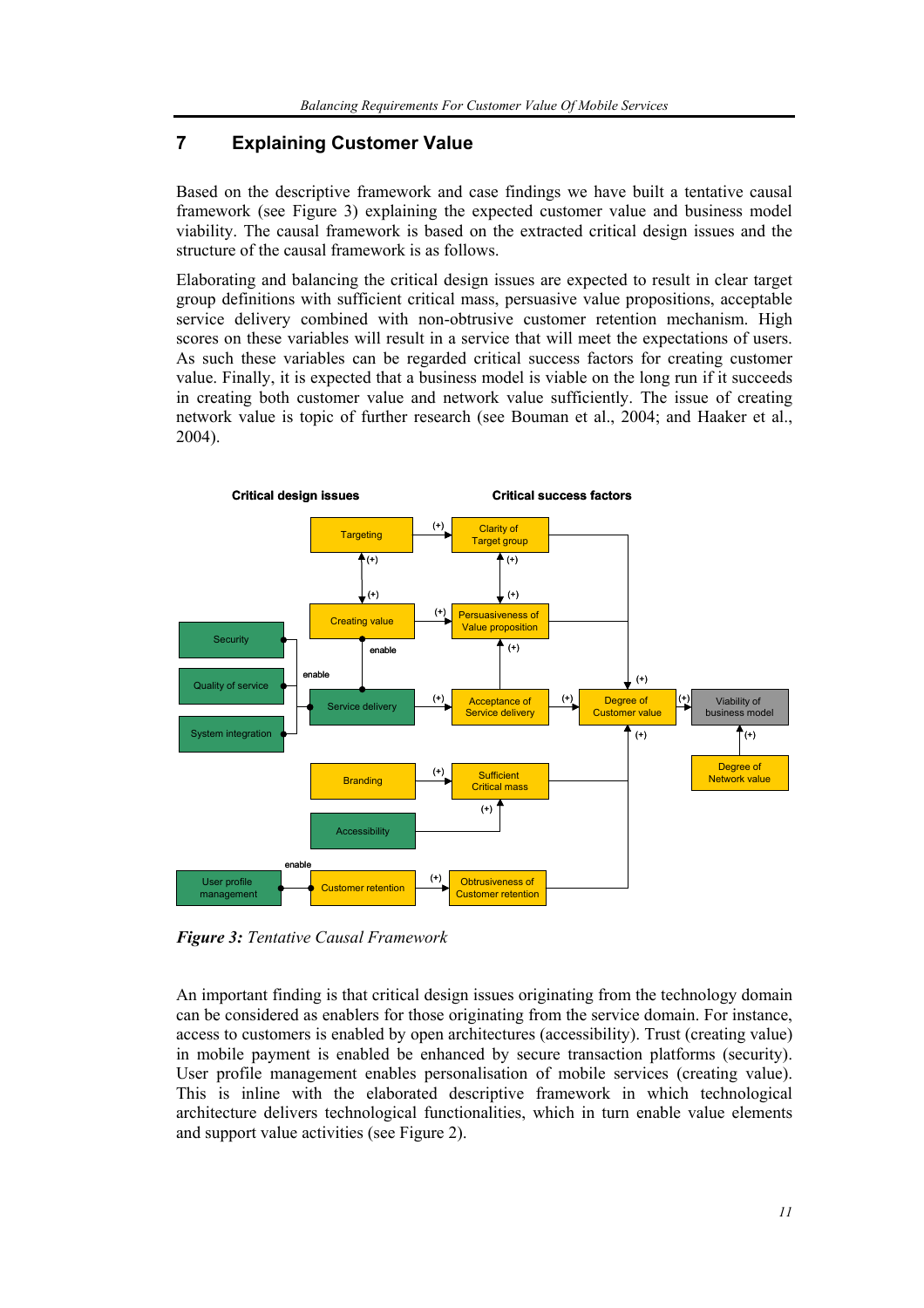## **8 Discussion**

In contrast with existing research with respect to business models our approach is directed towards the design of viable business models, more specifically business models for mobile services that are developed by organizations that collaborate in complex value systems. Our research shows that there are critical interdependencies between service definition, technical architectures, organizational, and financial arrangements in the development of mobile (wireless) services.

In this paper we focused on the interrelatedness of critical design issues in and between the service domain and the technical domain. Based on extensive case-studies we found five critical design issues in the service domain, i.e. targeting, creating value, branding, trust and customer retention, and five critical design issues in the technical domain, i.e. security, Quality of Service, system integration, accessibility and management of user profiles. Critical design issues from both domains are directly related to each other. Technical design issues enable and solve critical design issues in the service domain. Based on extensive case studies, analyses of the case data and focus on design issues we developed a causal model that explaining the viability of mobile services.

This paper and the results however have some limitations. In the first place we have to make clear that the material presented in this paper can impossibly reflect all the data, analysis and steps in the analysis made. Similar analyses have been done with the focus on creating network value (Bouwman et al., 2004) and on the interactions between the service and technology domain (Haaker et al., 2004). Second, the critical nature of the identified design issues for (mobile) business models have to be validated in other contexts. For this purpose we intend to initiate a large-scale survey and to organize design sessions with practitioners. Both research steps should result in a more parsimonious causal model. Finally, we did not analyze and discuss the business models and business cases of the individual organizations that participate in the complex value system developing a service offering. We intend to take this up in a follow up research project.

The validity of our results strongly depends on the sampling of our cases, which we used as a starting point. Seen the fact that selected cases are quite heterogeneous in nature, targeted customers, technology focus and innovativeness, we may expect that case selection did not bias our results. Although we focused our case studies on mobile services we observed that many of the extracted critical design issues seem to be more generic in nature. Follow up research has to prove to what extent this is the case.

The value of our research for managers and business developers in the mobile domain lies in its practical nature. The descriptive and causal framework helps practitioners to select critical design issues and to balance the design choices to be made. The trade offs between different design choices can be identified and analysed. Based on the case studies and the causal framework we have developed a methodology for designing viable business models, called the Freeband Business Blueprint Method (see for more information: http://www.freeband.nl/projecten/b4u/businessmodellenEN; Haaker et al., 2004). The design methodology and its application in workshops will be discussed in a forthcoming paper.

#### *Acknowledgements*

The research project here has been conducted within the government funded BITA and B4U project. We would like to thank all members of the BITA and B4U project for their valuable contributions.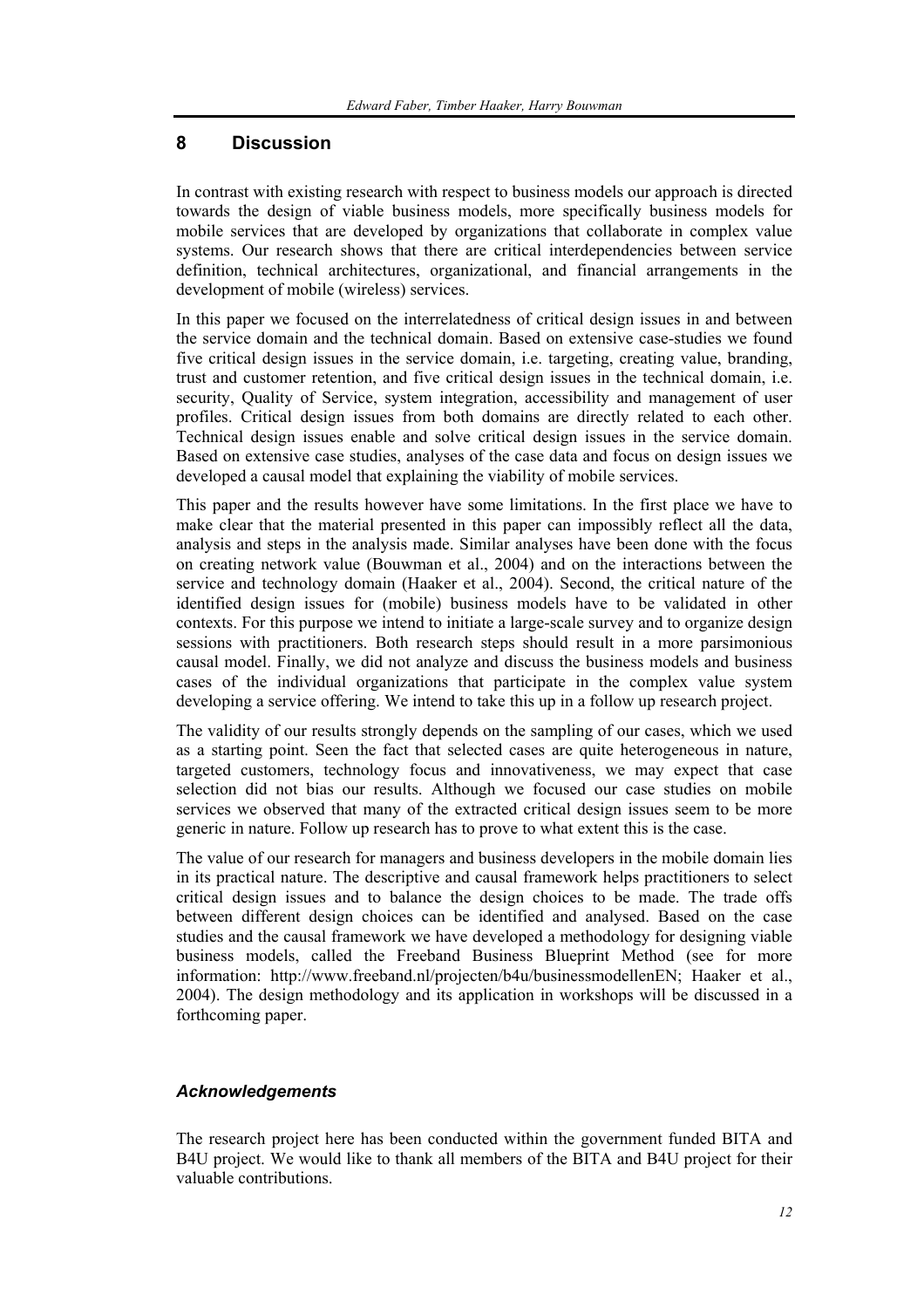#### **References**

- Afuah, A. & C. Tucci (2001) Internet Business Models and Strategies. Boston: McGraw-Hill, Irwin.
- Aron, D. & J.L. Sampler (2003) Understanding IT. Harlow: Prentice Hall, Financial Times.
- Bleeke, J. and D. Ernst (Eds) (1993) Collaborating to Compete: Using Strategic Alliances and Acquisitions in the Global Market Place, New York: John Wiley.
- Bouwman, H. (2003) Designing metrics for business models describing Mobile services delivered by networked organisations. Paper presented to Workshop on concepts, metrics & visualisation, at the 16th Bled Electronic Commerce Conference eTransformation, Bled, Slovenia, June 9 -11, 2003
- Bouwman, H., E. Faber, & T. Haaker (2004) Balancing Strategic Interests for Network Value, paper accepted for publication in the proceedings in the Tenth Americas Conference on Information Systems (AMCIS), New York, August 2004.
- Bouwman, H. & E. Faber (2003) B4U Case Study Protocol. Enschede Telematica Instituut: http://www.freeband.nl/projecten/B4U
- Bouwman, H., M. Staal & C. Steinfield (2001) Klantenervaring en Internet concepten. (Consumer experience and Internet concepts). Management & Informatie, Vol 9 (6) pp.52-60.
- Bouwman, H. & E. van den Ham (2003) Business models and eMetrics, a state of the art. In: B. Preissl, H. Bouwman & C. Steinfield (eds). Elife after the Dot.com bust. Berlin; Springer Verlag.
- Carlson, R. (1996) The Information Super Highway. Strategic Alliances in Telecommunications and Multimedia. New York: St Martin Press.
- Chen, Z. & A. Dubinsky (2003). A conceptual model of Perceived Customer Value in Ecommerce: A Preliminary Investigation. Psychology & Marketing, Vol. 20 (4): 323-347.
- Chesbrough, H. & R.S. Rosenbloom (2002). The role of the business model in capturing value from innovation: evidence from Xerox corporation's technology spinoff companies, extracted on March 2004 from http://www.hbs.edu/research/facpubs/workingpapers/papers2/0001/01-002.pdf
- Faber, E. & H. Bouwman (2003) Designing business models for mobile sevices. Exploring the connections between customer value and value networks. 3rd International Conference on Electronic Business, Business Paradigms: Strategic Transformation and Partnerships. ICEB 2003, Singapore December 10-12.
- Faber, E., P. Ballon, H. Bouwman, T. Haaker, O. Rietkerk & M. Steen (2003a) Designing business models for mobile ICT services. Paper presented to Workshop on concepts, metrics & visualization, at the 16th Bled Electronic Commerce Conference eTransformation, Bled, Slovenia, June 9 -11, 2003.
- Faber, E., T. Haaker, H. Bouwman & O. Rietkerk (2003b) Business models fore personalised real-time traffic information in cars: which route to take. Paper submitted to ICEC, 2003 Pittsburg.
- Gulati, R., Nohria, N., & Zaheer, A. (2000). Strategic networks. Strategic Management Journal, 21, 203-216.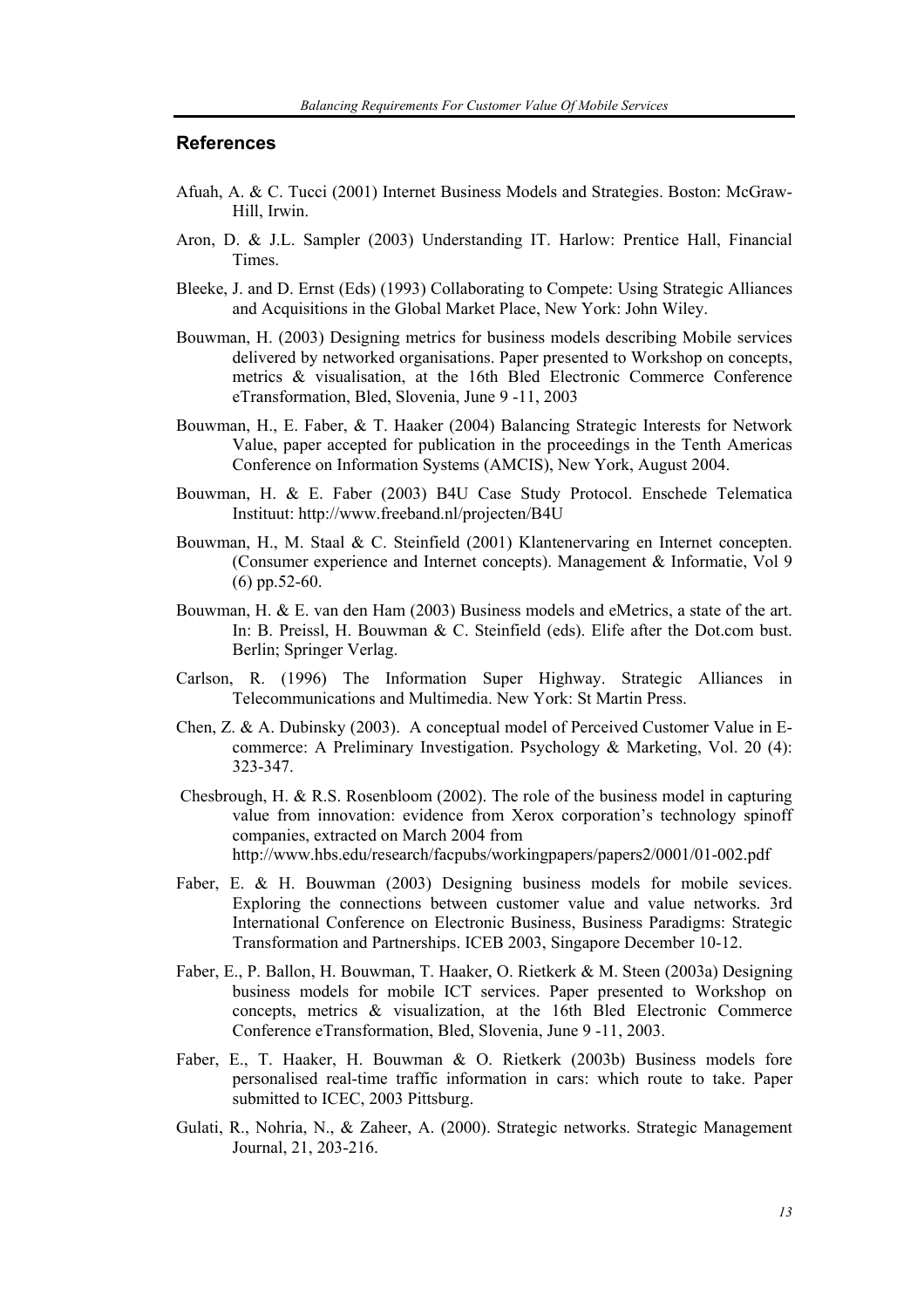- Haaker, T., E.Faber & H.Bouwman (2004). Balancing Strategic Interests and Technological Requirements for Mobile Services. Paper submitted to the sixth International Conference on Electronic Commerce (ICEC), Delft, The Netherlands, 25-27 October, 2004.
- Haaker, T., K. Oerlemans, M.Steen & H. de Vos (2004) Freeband Business Blauwdruk Methode, Handleiding voor succesvol samenwerken bij het ontwikkelen en exploiteren van innovatieve (mobiele) ICT diensten [in Dutch]. Telematica Instituut: TI/RS/2003/105.
- Hedman, J. & T. Kalling (2003) The business model concept: theoretical underpinnings and empirical illustrations. European Journal of Information Systems 12, 49-59
- Kar, E. van de, C. Maitland, U. Wehn de Montalvo, & H. Bouwman (2003) Design guidelines for Mobile Information and Entertainment Services; Based on the Finder I-mode service. Internal case study report, Telematica Instituut.
- Kijl, B. & W. Timmerman (2003). Presence and Instant messaging: cross case analysis, Internal deliverable B4U project, Telematica Instituut: TI/RS/2003/108
- Klein-Woolthuis, R. (1999) Sleeping with the enemy, Trust and Dependence in Inter Organisational relationships. Doctoral thesis, University of Twente, Enschede, the Netherlands.
- Kothandaraman, P. & D. Wilson (2001) The Future of Competition: Value Creating Networks. Industrial Marketing Management, 30: 379-389.
- Levine, J.B. & J.A. Byrne (1986) Odd couples, Business Week, 21 July, 100-106
- Li, F. & J. Whalley (2002) Deconstruction of the Telecommunication Industry: from Value Chains to Value Networks. Telecommunications Policy (26). 451-472.
- Maitland, C., E. van de Kar, U. De When Montalvo, H. Bouwman (2003) Mobile Information and Entertainment Services: Business Models and Service Networks (pp. 69-86). In: G.M. Giaglis, H, Werthner, V. Tschammer & K.A. Froeschl (eds) 2nd International Conference on Mobile Business. June 23/24 Vienna: Osterreichische Computer Gesellschaft.
- Mahadevan, B. (2000) Business models for internet- Based E-commerce. California Management Review. Vol. 42, No.4, pp. 55-69
- Moschella, D. (2003) Customer Driven IT. How Users are Shaping Technology Industry Growth. Boston: HBS Press.
- Osterwalder, A. & Y. Pigneur (2002) An e-business Model Ontology for Modelling ebusiness. In: Loebbecke, C., R. Wigand, J. Gricar, A. Puchicar & G. Lenart (Eds.). Ereality: constructing the eEconomy. Proceedings 15th Beld Electronic Commerce Conference. Bled Slovenai June 17-19, 2002.
- Pateli, A.G. & G.M. Giaglis (2003) A Framework for Understanding and Analysing eBusiness Models, In the *proceedings of 16th Bled eCommerce Conference on eTransformation*, Bled Slovenia, pp 329-348.
- Petrovic, O & C. Kittl (2003) Capturing the value proposition of a product or service. Position paper for the international workshop on business models. Lausanne Switzerland, October, 2003.
- Popescu-Zeletin, R., S. Abranowski, I. Fikouras, G. Gasbaronne, M. Gebler, S. Henning, H. Van Kranenenburg, H. Postschy, E. Postmann & K. Raatikainen (2003) Service architecture for the Wireles World. Computer Communications. (26) 19- 25.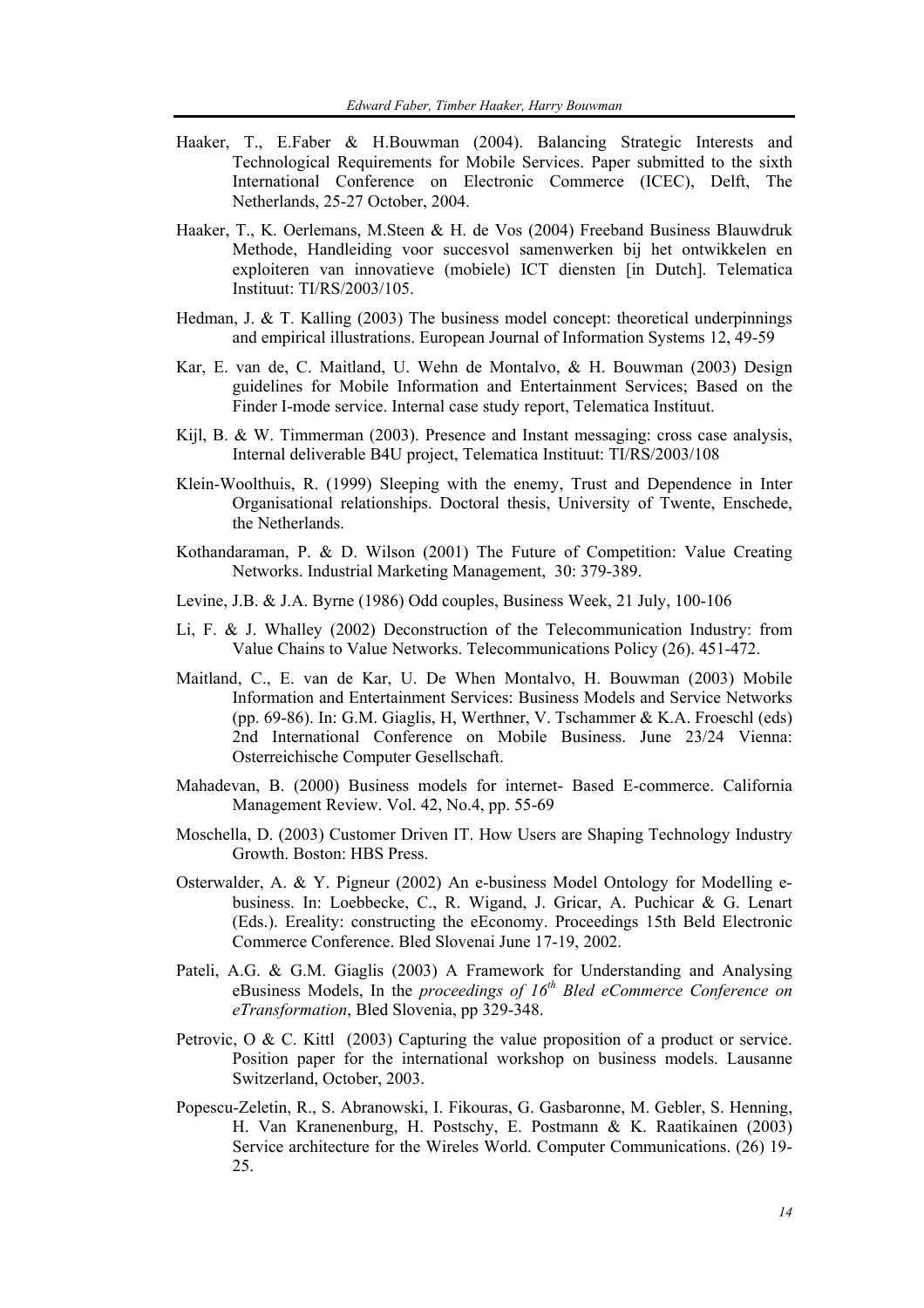- Rietkerk, O, & W. Timmerman (editors) (2003) Communities of Interest: Cross-case Analysis, Internal deliverable B4U project, Telematica Instituut.
- Seddon, P&G. Lewis (2003) Stategy and Business Models: What's the difference. 7th Pacific-Asia Conference on Information Systems Adelaide, 10-13 July 2003.
- Selz, D. (1999) Value Webs: Emerging forms of fluid and flexible organisations.

Tapscott, D., Lowi, A., Ticoll, D. (2000)

- *Digital Capital Harnessing the Power of Business Webs*, Havard Business School Press, Boston.
- Timmers, P. (1998) Business models for E-commerce. Electronic Markets, 8 (2): 3-7. (wwww.electronicmarkets.org).
- Weill, P. & M.R. Vitale (2001). Place to Space. Migrating to e-business Models. Boston: Harvard Business School Press.

### *Apendix 1*

| Case themes                                    | Targeting                                                                            | Creating value                                                                | <b>Branding</b>                                                       | Customer<br>retention                                                             |
|------------------------------------------------|--------------------------------------------------------------------------------------|-------------------------------------------------------------------------------|-----------------------------------------------------------------------|-----------------------------------------------------------------------------------|
| Entertainment<br>services                      | Niche service,<br>targeting specific<br>cultural context<br>versus generic<br>market | Dilemma of<br>whether or not<br>to Include erotic<br>content                  | Operator or<br>content provider<br>service                            | Service bundling<br>& personalization<br>(My babes)                               |
| Tracking $&$<br>tracing services               | Generic vs. niche<br>service                                                         | Added value<br>vis-à-vis maps/<br>existing traffic<br>information<br>channels | Operator or<br>content provider<br>service                            | Accuracy of<br>information                                                        |
| Community<br>services                          | Different target<br>group needs vs.<br>cost of<br>implementation                     | Not seen as an<br>issue                                                       | Brands of<br>patient<br>associations is<br>used to create<br>trust    | Users can<br>influence<br>functionality<br>(personalization)                      |
| Presence &<br>Instant<br>messaging<br>services | Generic vs. niche<br>service, B2C vs.<br>B <sub>2</sub> B service                    | Added value<br>vis-à-vis e-mail<br>and telephone                              | Stand alone vs.<br>brand content<br>partners                          | Add functionality<br>(versioning)                                                 |
| Access to the<br>back office<br>services       | Generic vs.<br>customized<br>solution                                                | Lack of<br>attention to<br>customer needs<br>and wishes<br>(Lucio)            | Strength of<br>brands                                                 | Customized<br>solutions                                                           |
| Payment<br>services                            | Generic vs. niche<br>service<br>Middleware vs.<br>end-user service                   | Added value<br>vis-à-vis<br>existing<br>payment<br>products                   | Brands of<br>financial<br>institutions are<br>used to create<br>trust | Free service, Low<br>entry barriers,<br>price reductions<br>on purchased<br>goods |